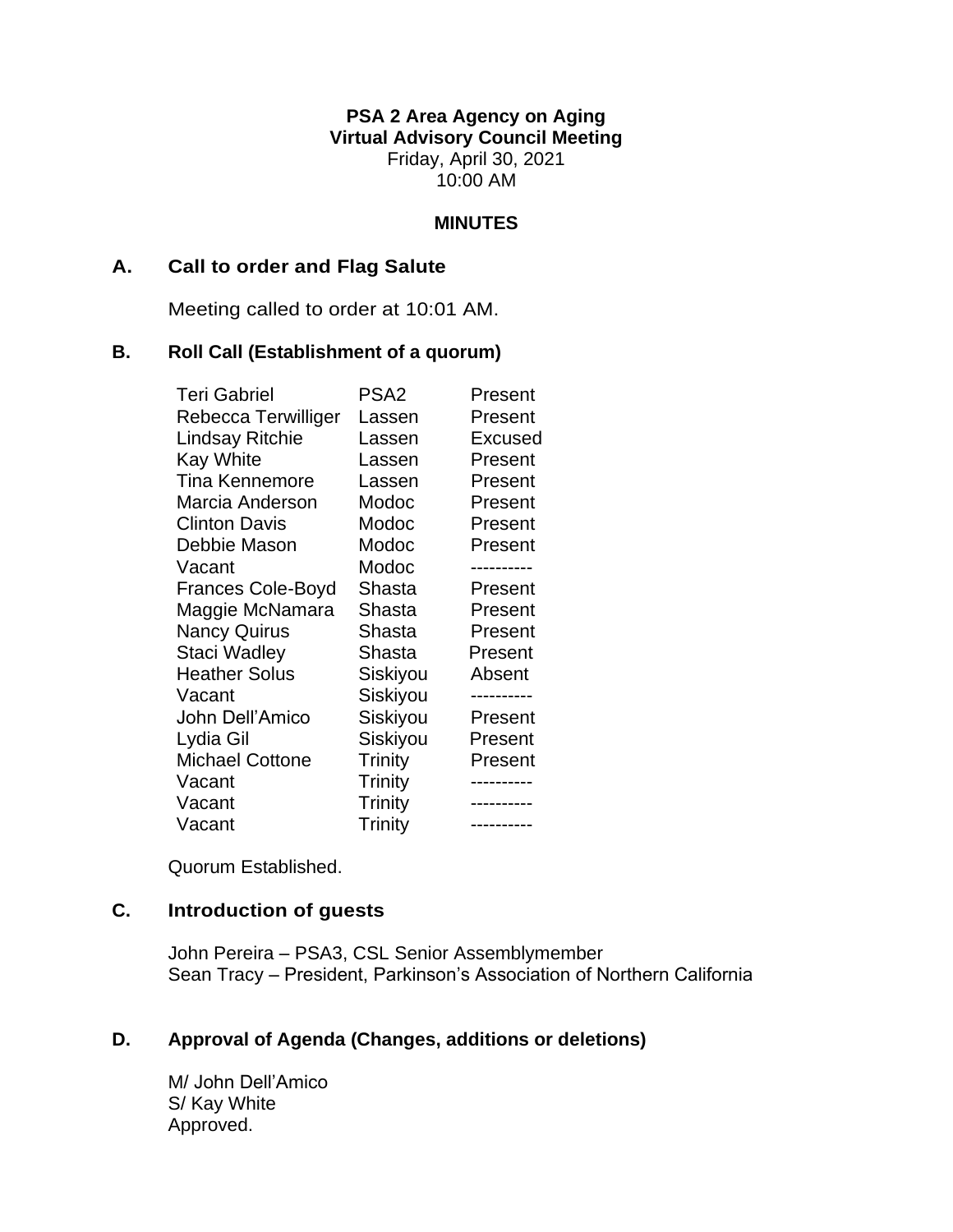## **E. Approval of Meeting Minutes – March 26, 2021**

Corrections to the minutes:

On page 4, under Update on Each County's MHSA Services Activities, third paragraph should read "PSA2 Advisory Council's support…" instead of "PSA@ Advisory Council's support…".

On page 5, under Update on Trinity County Request for Proposal Process, first sentence should read "Trinity County has some funding…." instead of "Trinity County has some finding….".

M/ Marcia Anderson S/ Staci Wadley Approved with corections.

## **F. Open Session / Announcements**

(Opportunity to hear comments from the community and for announcements)

Marcia – Emergency Broadband Benefit Program (EBBP) provides broadband assistance for low income adults of \$50 a month for broadband service and a one-time \$100 toward purchase of a device. If anyone is curious to know more, go to [www.fcc.gov.](http://www.fcc.gov/)

Lydia - Dollar General bought property in downtown Tule Lake. They will have fresh frozen fruits and vegetables and a lot of other food that is not outdated. Do not know when construction will start. I went to the Dorris Clinic because the Tule Lake Clinic was full. I was happy to see our Southern Cascades transportation service at the door. Tule Lake Shindig, Street Farm and Bazaar on August 14<sup>th</sup>. We didn't have it last year because of COVID. We have returning vendors, as well as new vendors, live music, and food truck/vendors. Proceeds support the shindig scholarship.

Staci – At Dignity Health Connected Living, we created menus for meals on wheels and congregate meals, with full recipes and full nutritional analysis. Each menu is for specific medical conditions - medically tailored meals, such as for people with kidney or renal disease, heart disease, hypertension, undergoing cancer treatment or HIV positive, or who are diabetic.

**G. Presentation –** Parkinson's Association of Northern California – Sean Tracy, PANC President, Board of Directors

The Parkinson's Association of Northern California is a community-based local neighborhood support organization for people with Parkinson's and their care partners. We are primarily focused in Sacramento, but want to look at the entire Northern California community. We want to connect with the Area Agency on Aging and other partners in county, municipal, business, and other organizations to make people aware that we're here.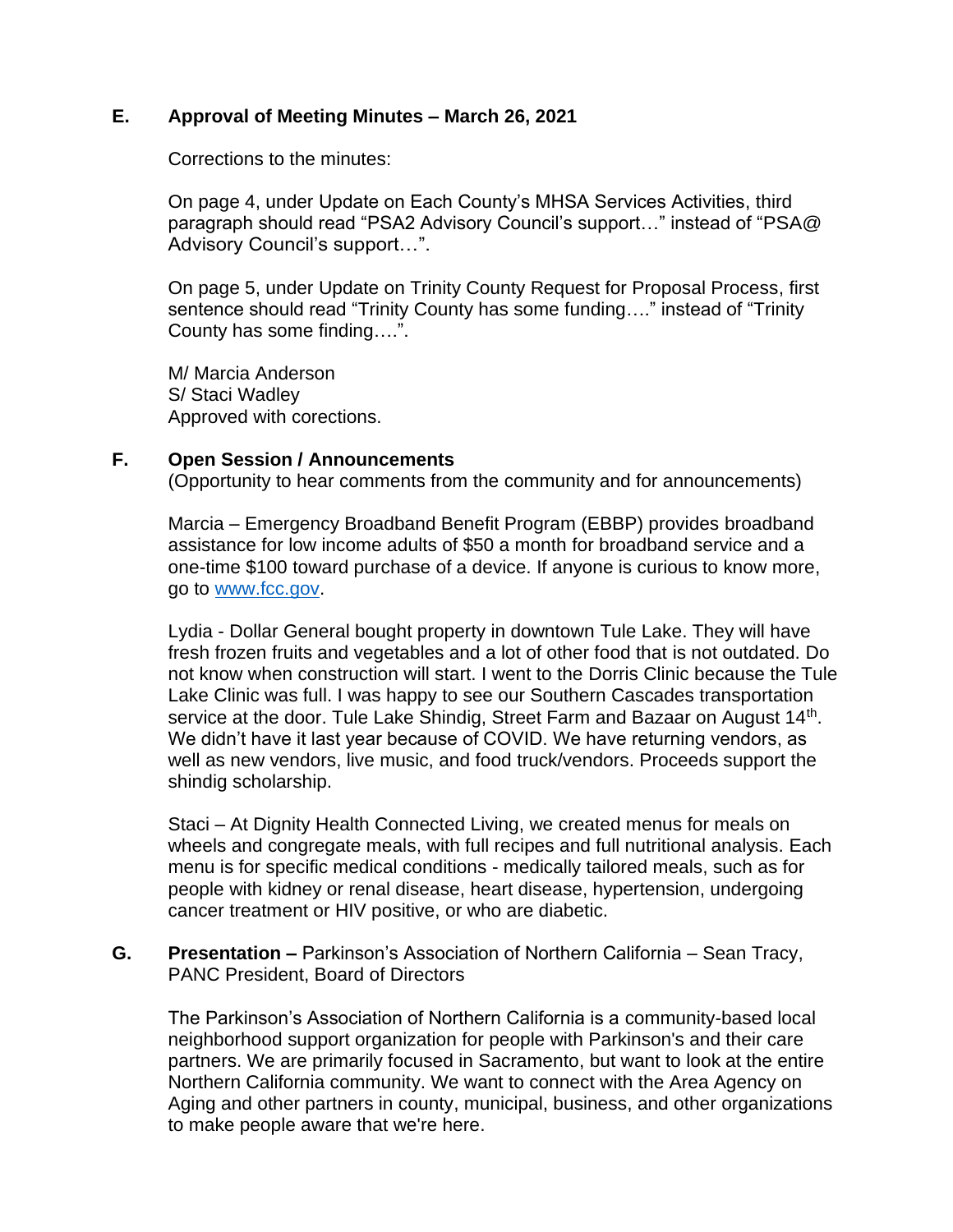We're a voluntary organization with a 15-member board of directors. We're really dedicated to helping people with Parkinson's through their journey.

My passion for Parkinson's has really generated from my mom who has Parkinson's is diagnosed in 2009. My stepfather who has passed away several years ago, he also had Parkinson's. Parkinson's is a neurological disorder. You may identify people with Parkinson's through tremors or slow gait and sort of a walking posture issue and, and other ailments that really require support from care partners and professional providers.

One of our key founding efforts is creating support groups. These used to be held in person, but more recently via Zoom. Every Parkinson's patient, symptom, and drug impact is different. We have support 37 support groups around Northern California, primarily focused around Sacramento region. We want to expand to the northern part of the state. We've got a program called Parkinson Wise, which is a an exercise program as a training tool for those who've worked with people with Parkinson's, in the physical therapy environments, such as exercise classes, people who work in hospitals, or this is the living facilities. We train them about what should you be looking for, the condition and the symptoms of the disease, and try to help people navigate as a helper or people with Parkinson's.

We've got a great newsletter. We've also gotten several key events through the year we're doing a facilitator workshop, which is a training workshop for support group leaders. We've got a fundraising walk in Roseville in September. Our signature event is an annual conference, which is really gone international. We have about 1000 people who used to attend in person, and we're hoping this year we'll get back to some personal in attendance at that conference. It is a wonderful day-long conference of experts, doctors, nutritionists, researchers, who really speak to the Parkinson's community and kind of provide the latest and greatest updates. Held on October 23.

This year we are looking at grants to expand our support groups and our services out to people in rural Northern California. We're looking for trusted advisors, trusted neighbors, and leaders in the community to help get the word out to people who may be interested in getting support for their Parkinson's disease.

If you have questions about our association, outreach or services, you can contact me.

Nancy - I have friends with Parkinson's disease. I believe there is a Parkinson's support group in Redding, California. How can I refer someone to the Parkinson's support group?

Sean - Our website has a list of all the support groups, and all the contacts will support groups, and a county by county roster. Our newsletter that comes out quarterly has those updates.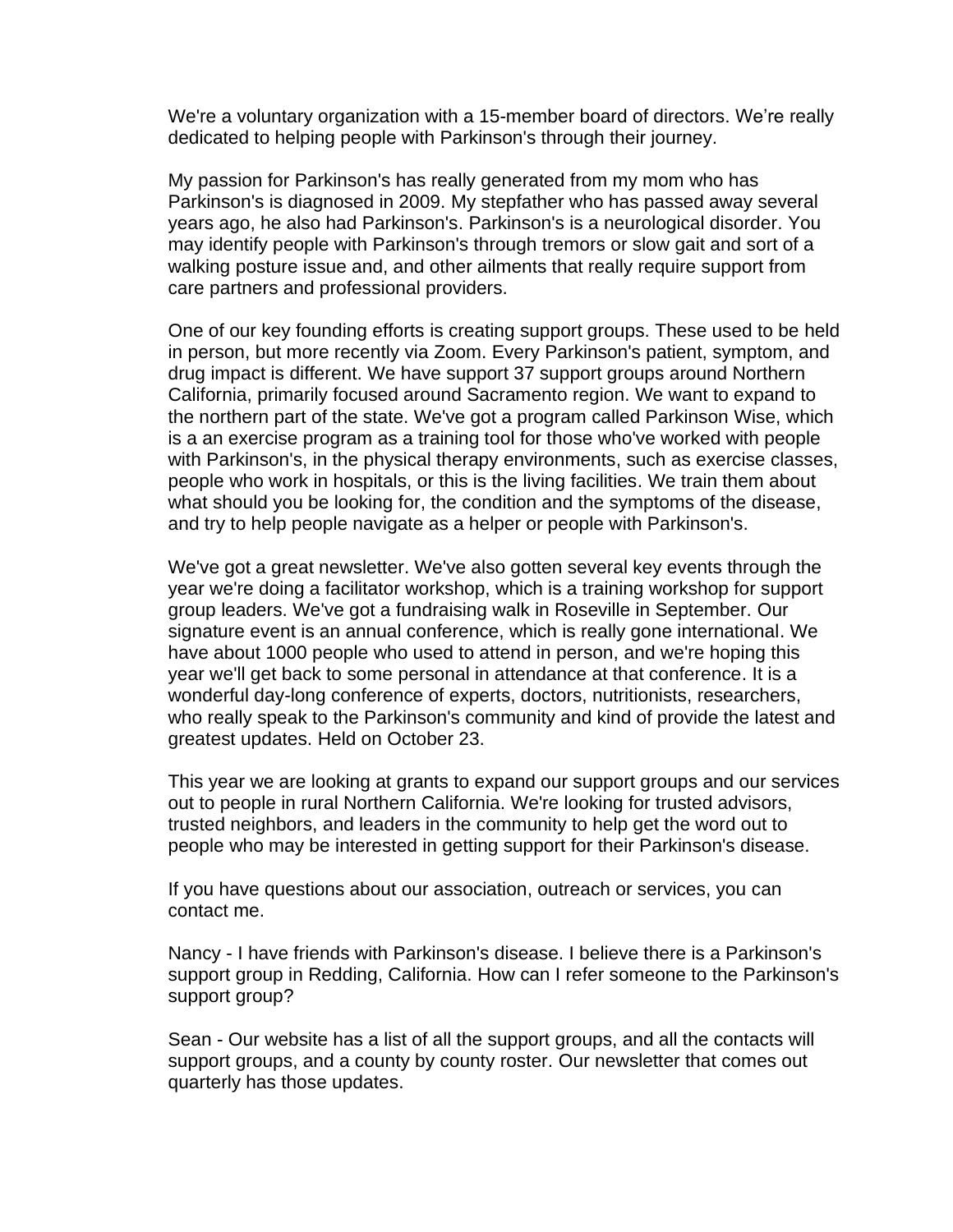#### **H. Reports:**

**CSL Report** – John Pereira, PSA3 Sr. Assembly Member

• CSL Recruitment Presentation

I wanted to talk to you about the California State Legislature. I represent PSA3, which covers Butte, Colusa, Glenn, Plumas, and Tehama counties.

Talking to my fellow representatives down in Sacramento, there is a big, big gap between rural California and urban California. Here is a quick story. It took me two hours to go from one part of the area I represent to the other part, at 70 miles per hour. The other thing that really struck me, he is I had a proposal when for a proposed law to have no cost hunting and fishing license for senior citizens. In a hearing at the Capitol, this fellow asked me why we want to give people free rein to go out and shoot little animals. He did not know that you can go shoot a deer and eat it. He did not know that.

These events got me to thinking that we have a different world up here in the north state. So, I put together a rural caucus for Northern California for the California Senior Legislature. And of course, Ken Ryan was part of that. We represent in our rural caucus 19 counties that start with Siskiyou and goes over to Humboldt all the way down to Sacramento. We have PSAs 1, 2, 3, 4, and 26 and 29 that cover from the Oregon border to below Sacramento. We want to work together on common concerns that we face up here in rural Northern California. I would like to find someone in your area who would be interested in joining the California Senior Legislature. I will be more than happy to work with that individual or individuals - there are openings for one senior assembly member and one senior senator, and work with those individuals and get them going.

If anyone would be interested, the requirement is I believe, over 55, and it is totally non-political. I don't get to say what flavor of politics I believe in, because that is immaterial. It is the whatever works for senior citizens. We do make proposals, and we have passed around 200. It is a very, very interesting process, because the California Senior Legislature is one of the very few organizations actually get to use the chambers in the capital. It is a very interesting study in civics. If you are interested, please contact Teri and she will put you in touch with me.

Teri - How often do you meet under normal circumstances?

John – It is once a year, the end of October, or early November in that timeframe. We meet in person and go through the entire process. We come up with proposals, which go to the appropriate committees, and then to the full Senate and the full Assembly. After that, instead of going to the Governor's desk, they go to the joint Assembly and Senate. Then we select the top ten. Then in January another group of us goes down to the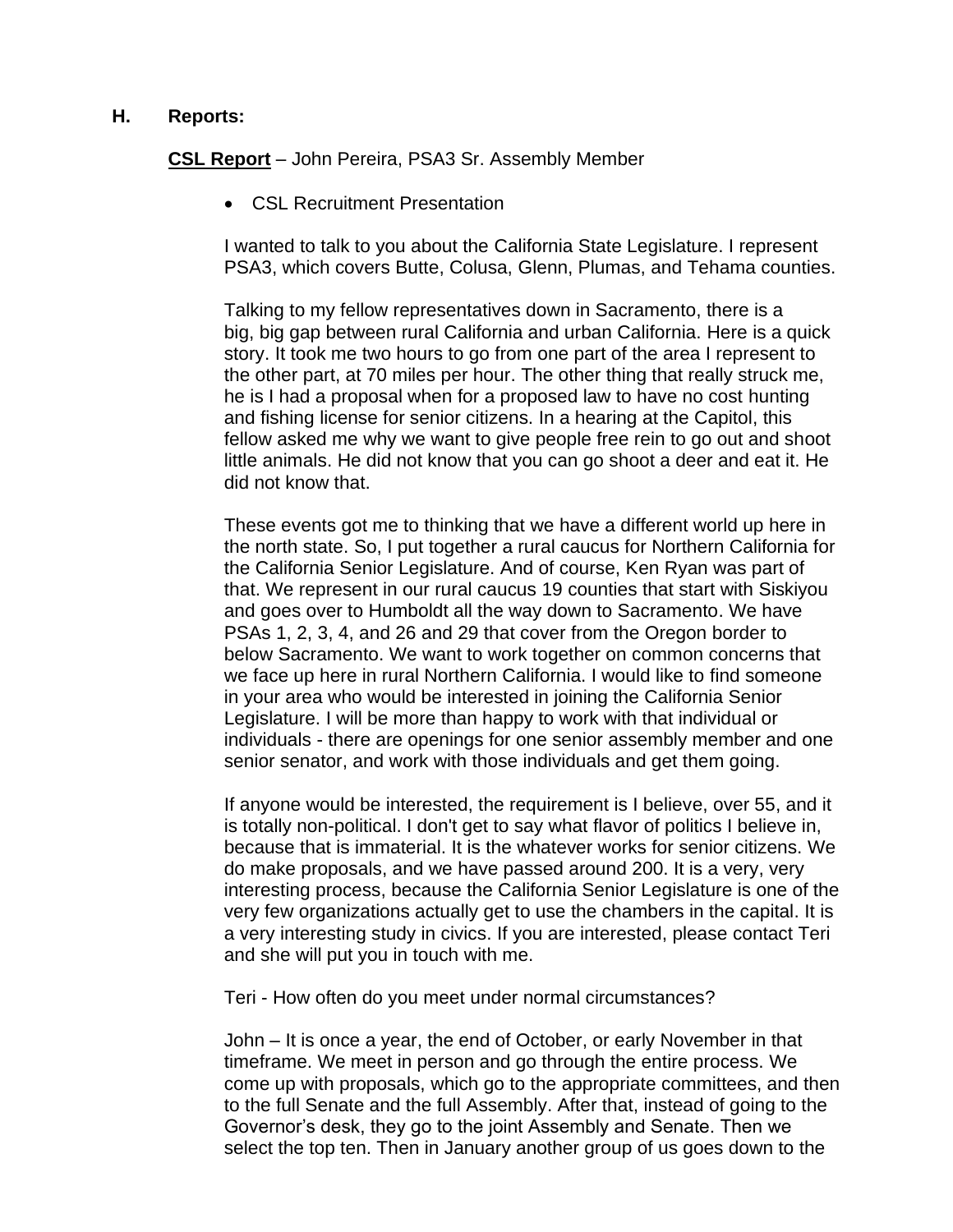Capitol and meets with legislators and/or staff to try to get those 10 picked up as legislative proposals that actually move through the process. We have had over 200 that have made it into law. I've got one right now. There is a little glitch in the law that says if you're in a residential care facility, and your situation deteriorates slightly, and you cannot selfmedicate, that you must be moved to a higher level facility. This can require a significant move.

California Senior Legislature is funded by a donation from your state taxes. There is no cost to the CSL assemblymember/senior senator. Travel and lodging are taken care of. Any final questions?

Teri - I don't hear any questions from the group. I will certainly share your contact information. I'll send the group your email, and if anyone is interested, they can contact me and I can connect them to John.

#### **Chairman's Report** – Clinton Davis

• Update on Advisory Council Activities

One of the big topics is the reopening of the senior centers for lunches. We are doing bingo over in Big Valley and it's been well received. People are so happy to be able to socialize again, although there are challenges.

**TACC Report** – Clinton Davis, Advisory Council Chairman

• Update on Recent TACC Activities

Our next TACC meeting is after Senior Day. We are working on a couple of issues. One, that we will hopefully benefit from is how PSA can work with social media. They are working on the California Master Plan on Aging.

Teri – Thank you for mentioning he Senior Rally Day. It will be held virtually this year, next week on Tuesday. The flyer was sent out electronically and is in your packet.

Nancy - Lassen, Modoc, Siskiyou, and Trinity are all going to have an opportunity to participate in the presentation of the first bingocize nutrition education and bingo combination that is under development. My co-workers, Michelle Harris, in Siskiyou County and Amelio Saez in Lassen and Modoc are putting together bingocize. You can participate just on the phone. You don't have to have a computer to participate in that. It is kicking off May 11th. I'll try to get that information to you, Teri, so you can get it out to the appropriate counties.

Teri – We have that flyer from Michelle Harris. It was shared on our Facebook page, but I will go ahead and share it again with the group.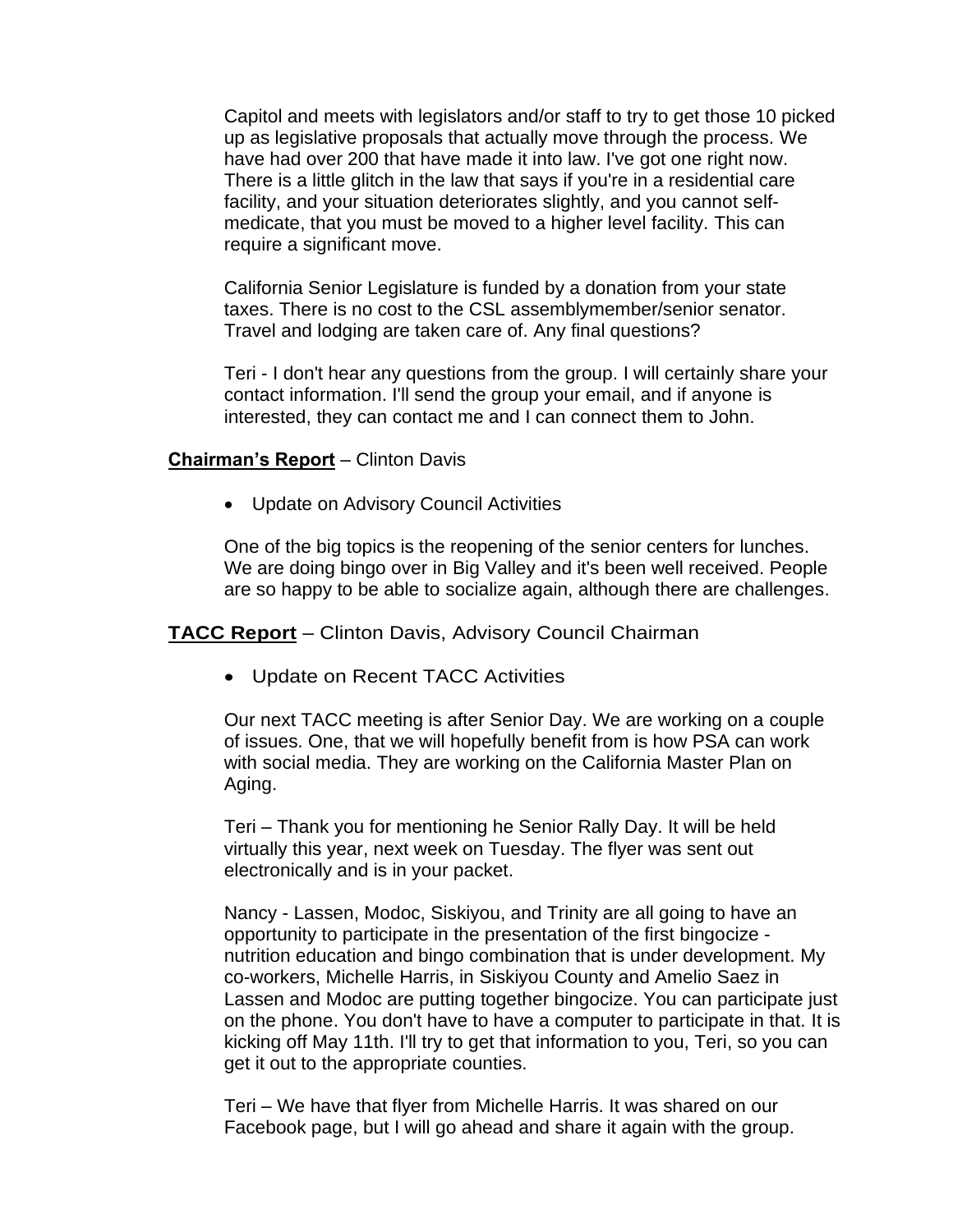Nancy – I think this group could be instrumental in encouraging participation, even participating if you're over 60, and seeing what bingocize is all about. We're pretty excited to have something new on our teaching agenda.

Staci – We are going to be doing Bingocize as well.

Teri - The Title IIID Health Promotion funding went to Chico State Enterprises for those four counties you are working with Nancy. We also have a contract with Dignity Health for those same funds in Shasta County. So that's why there's this split.

## **Nutrition Report** – Nancy Quirus

• Update on CalFresh Healthy Living Program

CalFresh Healthy Living is putting a focus on equity issues to promte the availability of CalFresh to minority populations. There is a tremendous amount of education going on right now within the CalFresh network, and legislation that is actually being promoted today. There is a day to contact legislators re policy such as Food for All, which is basically an attempt to allow CalFresh eligibility to people who are not able to prove their immigration status. There is another policy proposal called emergency food assistance aimed at immigrant populations that live within our areas that are hesitant, and not likely to not likely to apply for emergency food assistance, even when there is hunger going on in the household.

Recently, the 2022-2025 U.S. Dietary Guidelines have been released. There are age specific recommendations this year. So, when we are able to meet in person, I whenever, whenever we're able to meet in person, I would very much like to present an overview of those U.S. Dietary Guidelines, so that members of this council are informed in terms of the latest scientific reasoning behind some of the latest recommendations that are being made for seniors. Because the 60 year and over population group is expanding very rapidly. Soon, there be more of us old people than there are young people. So, it is particularly important that we take care of ourselves, and that does include your nutrition health.

## **Mental Health Services Act (MHSA) Report**

• Update on Each County's MHSA Services Activities

Teri – I just wanted to pint out that a letter is included in your packet that went out to Assemblywoman Dahle, who is supporting the Mental Health Services Act funding to support an administrative person at the state level to ensure that older adults are represented in the MHSA plans.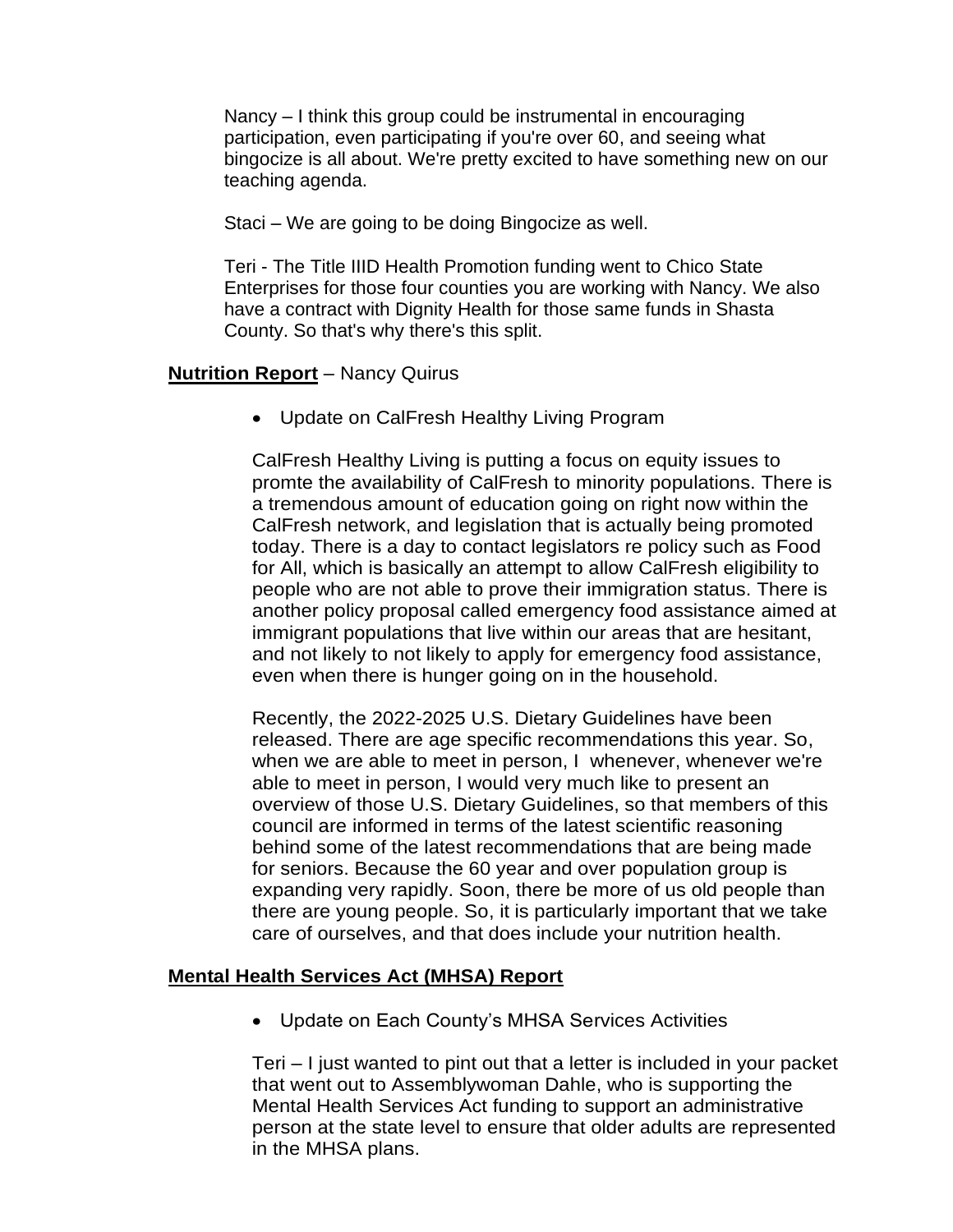I did share in our Executive Board meeting that the Advisory Council had sent that letter familiarized them with that so they can keep their eyes and ears open on opportunities to include older adults in their County's MHSA plan. I also mentioned that Shasta County had adopted a Hope Heart project MHSA funds to combine efforts of the young school age individuals and older adults to bring them together both to encourage their emotional support and guidance, especially for the older adults in isolation, and bring them together kind of similar sounds similar to how a foster grandparent program would work. It was unanimously approved by Shasta County Board of Supervisors, last year heard by the Shasta County Stakeholders meeting for MHSA, and moving on to the state level for approval.

#### **Ad Hoc Committee Reports**:

• Update from PSA2 Outreach Committee

Part of the outreach efforts that we were making is to increase our activity on Facebook and I've been taking that on to increase and share more information on PSA2's Facebook page. Marcia got us going and we're connected to many agencies too that I share information from on the Facebook page. As events and flyers come our way, we share that on the PSA2 Facebook page also.

Our PSA2 website is finally complete. It went live last week. Psa2.org. The Dietary Guidelines are already on our website for reference. Since we represent five counties, we have pictures of our areas all throughout. As you scroll down each page, there are very colorful links to services and information. Cheryl and I were trained on how to update it. On the Advisory Council page, as I mentioned, we would not have private information, but we have a little bit about the Advisory Council and a list of members. We also have the Executive Board and their contact information. Then each county also links back to the county supervisors, and the county pages. We have all the programs listed, as well as a resource page. There is also a link to the 2024 Area Plan.

We have a page for service providers, where you can see links to resources that are available to service providers, and forms that are available for service providers to download and use. The Nutrition Procedures Manual will be uploaded once it is updated. We updated the data reporting procedure manual. We have the new fiscal reporting procedure manual that was just added, and a link to Title 22. If there are any suggestions, let us know. People can use Contact Us to email us or we can chat with them to address whatever question or concern they have.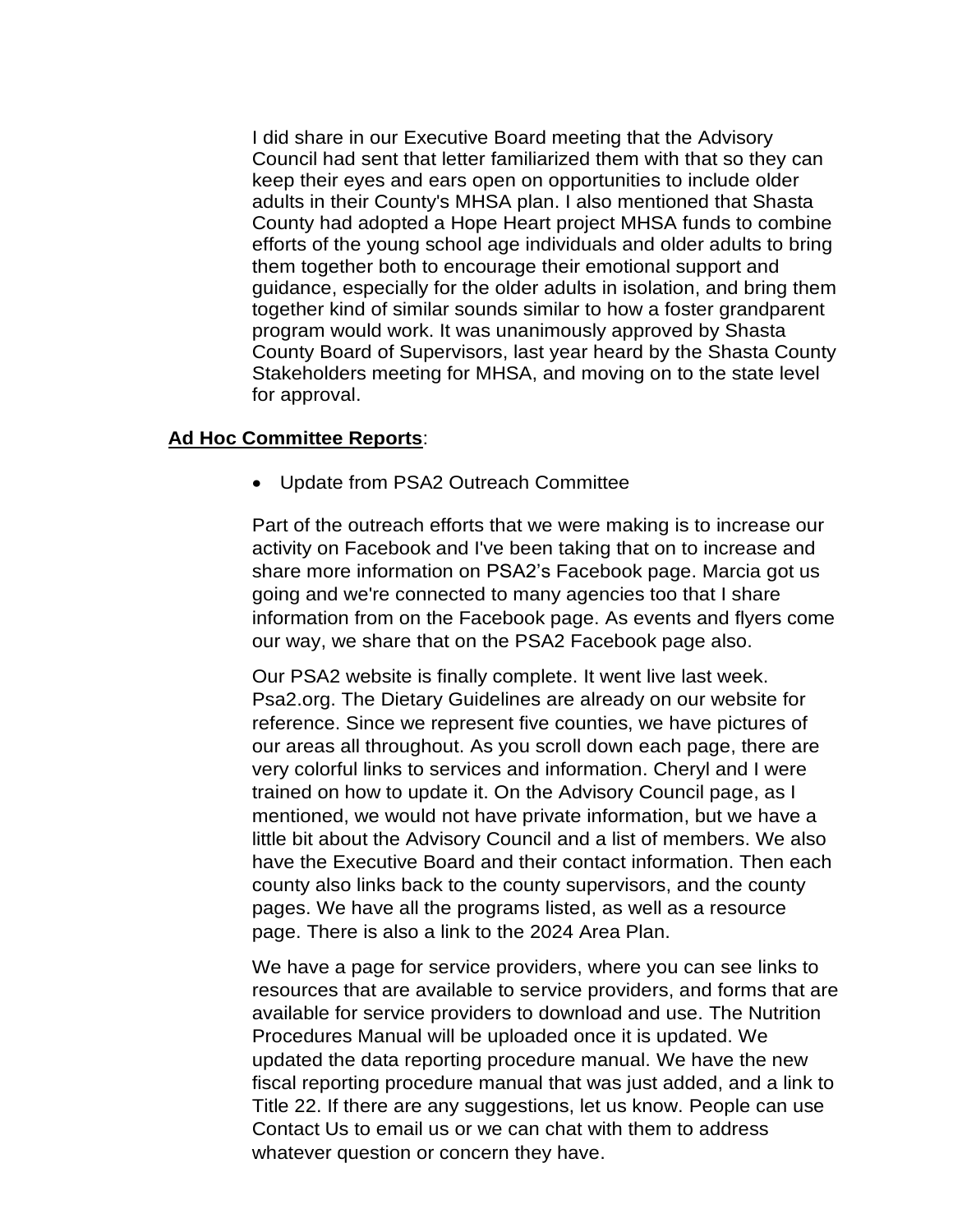We have information on the California Master Plan for Aging and Fall Prevention resources. We have California Telephone Access Program, and will add the FCC information that Marsha just mentioned. I got permission to disclose that it was my youngest daughter who developed the website. She has a graduate degree in public administration, and has created websites for both her graduate school and her former and current employers, so she is very knowledgeable. She has a very strong artistic side to her as well.

• Update from Food Access Committee

Staci – I don't know if we need a committee for this. Teri – Clinton's region did not have access to food bank commodities and distribution. We made that connection with Staci at Dignity Health as the main hub for the north state.

Nancy - Wasn't part of our discussion that there are multiple community sources providing foods to food banks, and Lydia just shared with us that Dollar General will be coming to Tulelake. Dollar General was one of those businesses donating foods in rural areas.

Staci – They are part of the Feeding America group. Feeding America is the national organization that makes arrangements with Grocery outlets or vendors so that they can use contributions as a tax write off. Feeding America is the intermediary that sets up the designated partner in that county to take care of the donations or to make arrangements to have another agency pick up on their behalf.

Nancy - I was hoping to receive information on what partners Feeding America had in our five County area. Teach may not be aware that they have a new provider in Dollar General moving into their county. I'd like to see the committee stick around.

Staci – I will see if I can send that off in an email.

Lydia - A lot of the food that comes to Tule Lake comes through USDA, and comes from Great Northern. I don't really know how much comes from TEACH. Also, some comes from the Klamath Lake food bank or climate rolls. Now hopefully, when Dollar General comes in, they will be active. I also hear they give scholarships. So once it gets established, I'm sure that will be a great resource to go to, and helping the community of Tule Lake and Newell.

Nancy – There are a lot of moving parts in getting food to Modoc County.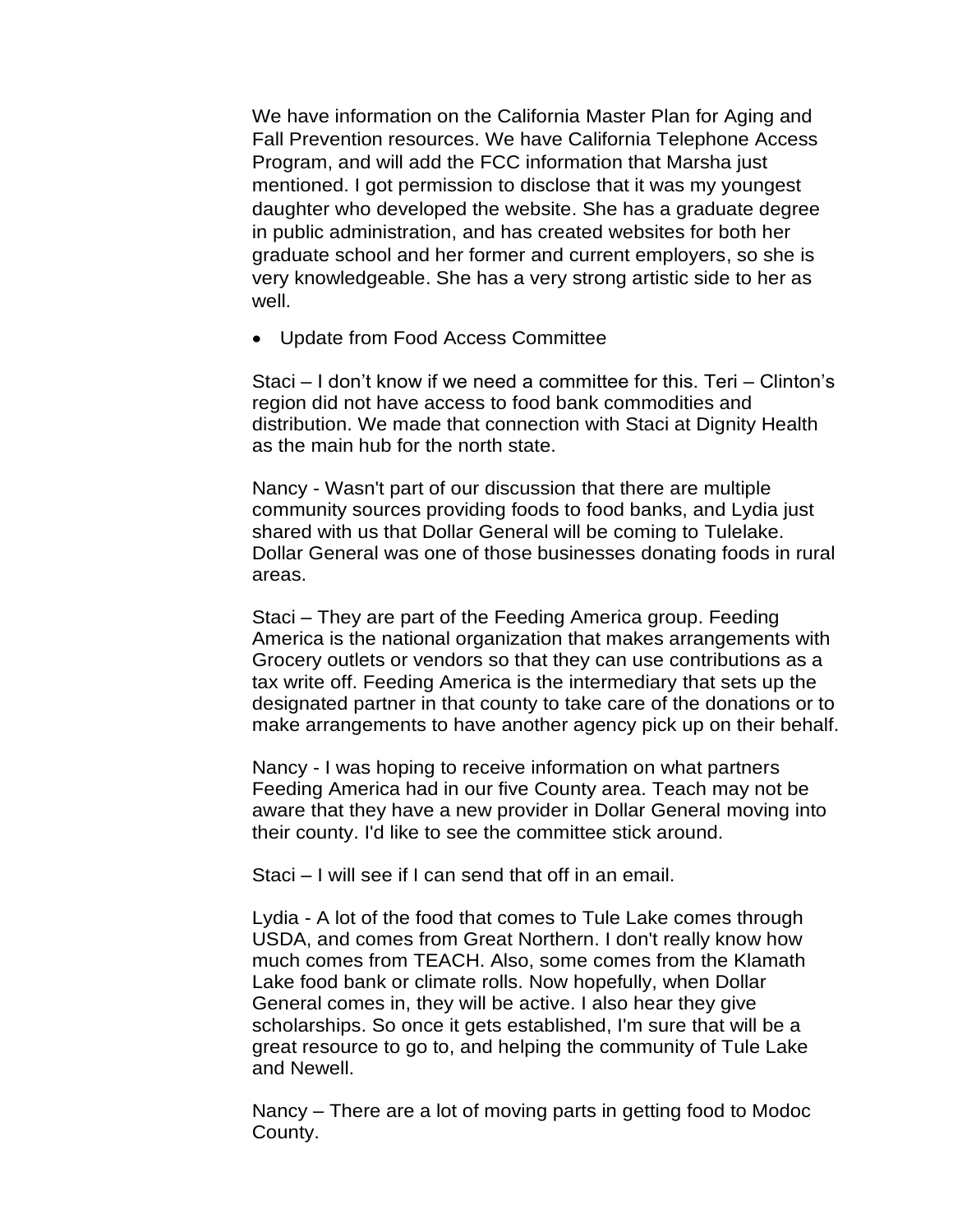Lydia – There was a gentleman at the City Council meeting that his name was Quintin Gaddy. There's going to be some money distributed throughout Siskiyou County to agencies to help provide services to low income and senior citizens, like energy assistance, weatherization, and food distribution. In the past, the Tulelake/Newell Family Resource Center gave boxes once every three months.

I talked to someone at Great Northern, and hopefully by the fall they will get this new endeavor underway. So, there will be more food distribution for low income families not only in Tulelake but in Siskiyou County.

Debbie - I was talking to Carol Madison from TEACH last week. She was talking about where they get some of their food, and she was saying from a food distribution in Nevada. They have gotten a lot of money and food, and have changed the way they distribute food. They used to get food every three months, but they are now giving it out to people every month.

Lydia – Tulelake/Newell Family Resource Center has been giving a small amount that, a weekly drive up service of fruits and vegetables. It is very limited, but it is every Thursday.

Staci – The website for Feeding America shows that there are 18 Feeding America food banks. We are a branch of the food bank of Contra Cost and Solano. We are one of their distribution agencies. The only other one North of that is in Nevada. I will email them and try to get more information.

Teri – I believe tat Lassen County gets food distribution from the Nevada food bank.

Frances – Tulelake is a food desert, but it is in a big agricultural area.

Teri – The frequency of food distribution has increased recently. We just have to make sure it does not go back to the shortage and food deserts.

#### **Director's Report– Teri Gabriel, Executive Director**

• Update on Program Services Due to COVID-19 pandemic

The American Rescue Plan did have additional funding coming to our program. Nutrition programs will receive additional funding. Provides \$1.4 billion of increased funding to Older Americans Act programs. AAAs will be receiving funding to promote vaccine outreach and coordination. Also, evidence-based health programs, Title IIID disease prevention programs,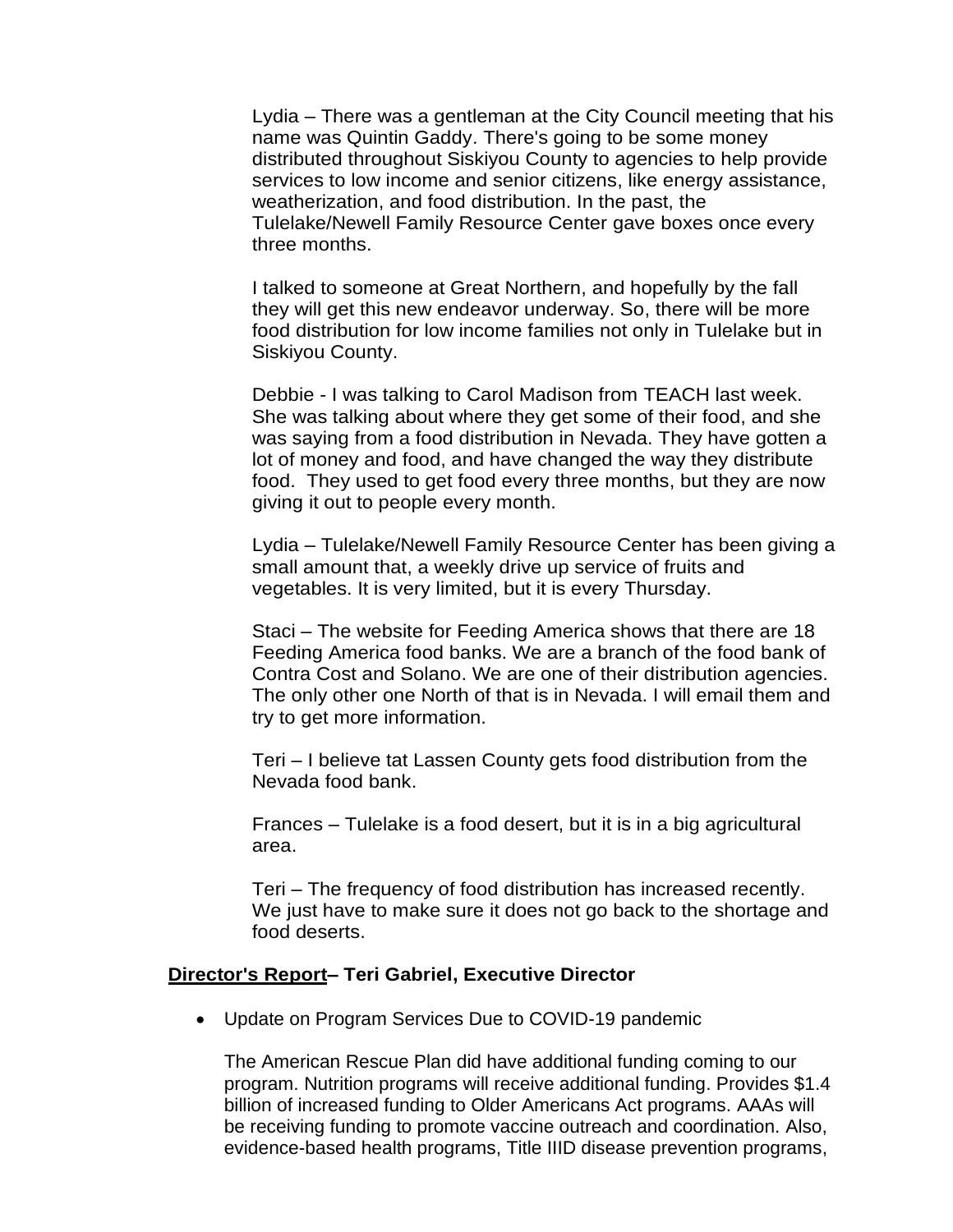family caregiver support programs, and Long-Term Care Ombudsman will see additional funding with elder abuse prevention efforts through the Elder Justice Act. They are also mentioning public transit systems and improved transportation for older adults.

I have not heard of any changes happening at any of the six dining centers. No one is in a hurry to do so. I have not heard of any nutrition program, although I did speak with Staci with Dignity Health about a possibility in June, but nothing for sure. We definitely want everyone to be as cautious as possible not only for the older adults we serve, but also for the staff and everyone who run programs.

We did hear at the state level that PSA12 had developed a plan that the public health had approved and Department of Aging had approved, for outdoor dining on a very limited basis and on a rotation basis. Reopening plans have to go through the local public health department, and then to the California Department of Aging.

HICAP is still doing their work as best they can, with limitations, still providing counseling via telephone and virtual meeting, and Ombudsman are still allowed to go into facilities at this time with precautions. Other than that, there has not been any major change to any of the programs.

• Other Agency Activity / Community Education Events

I have already mentioned the website. We are also talking in Siskiyou about senior resource drive-thrus. We are putting together packets of information for all the programs and other communities and providing packets of information to individuals. We are trying to reach McCloud, Tulelake, Dorris, and Happy Camp. It is not an actual event, just distribution of information either through an existing delivery source or leaving it for distribution in the community.

We have started Elder Abuse Awareness efforts. We have banners along with the flags for the Know Abuse Report Abuse logo. The flags indicate the number of abuse cases that have been reported in the last year. They have been out in the past in Shasta and Siskiyou counties and Julie Sessions with Ombudsman is working on getting them out to Lassen, Modoc, and Trinity. We have started with bus signs, and Siskiyou County buses already have these. We have bus stop sign in Redding. We want this logo to be out there and be recognizable.

We arranged for the Siskiyou County Fairgrounds electronic billboard sign to have the Know Abuse Report Abuse logo for two months. We also have lawn signs that can be easily placed into any yard or lawn.

The Fall Prevention program is picking up. We just hired a new part-time administrative clerk, Andi, who will join us on Monday. We will train her to get this Fall Prevention program going and try to get more information out